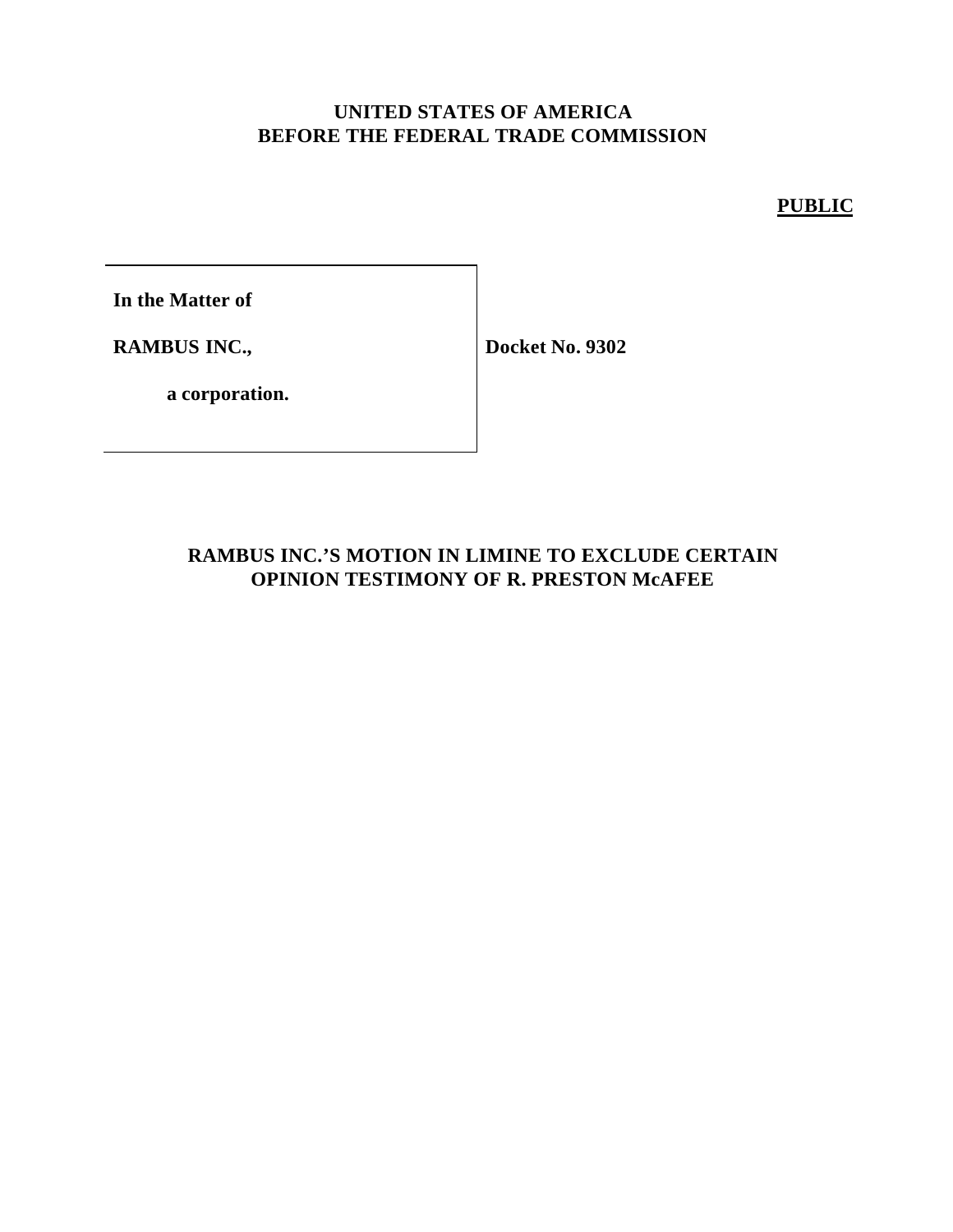Respondent Rambus Inc. ("Rambus") hereby moves *in limine* for an order excluding certain opinion testimony of Complaint Counsel's designated expert witness, R. Preston McAfee, from the hearing set to begin April 30, 2003. The grounds for the motion are set forth below.

#### **I. INTRODUCTION AND BACKGROUND**

Complaint Counsel have served two reports from Dr. McAfee. A copy of his original report, served on or about December 9, 2002, is attached as Exhibit A to the Appendix of Non-Public Exhibits filed herewith ("Appendix") and a copy of his rebuttal report, served on or about January 27, 2003, is attached as Exhibit B to the Appendix. As these reports make clear, Complaint Counsel, at least originally, viewed Dr. McAfee as their omnibus expert. Among other things, his reports purport to set forth opinions regarding Rambus's state of mind, and the state of mind of various Rambus employees; the duty to disclose patents and patent applications imposed by JEDEC's rules; the expectations of JEDEC members regarding disclosure of patents and patent applications; the scope of Rambus's patent claims, that is, what technology was covered by Rambus's patent claims; and the cost and performance of various technologies, as compared to the cost and performance of various technologies covered by Rambus's patents. When Dr. McAfee was deposed on March 21, 2003, however, he admitted that he had no basis on which to opine as to the issues just identified. In some instances he conceded he had no factual basis for such opinions; in other instances he acknowl edged that he had no expertise.

For the reasons set forth below, Dr. McAfee should be precluded from proffering at

-1-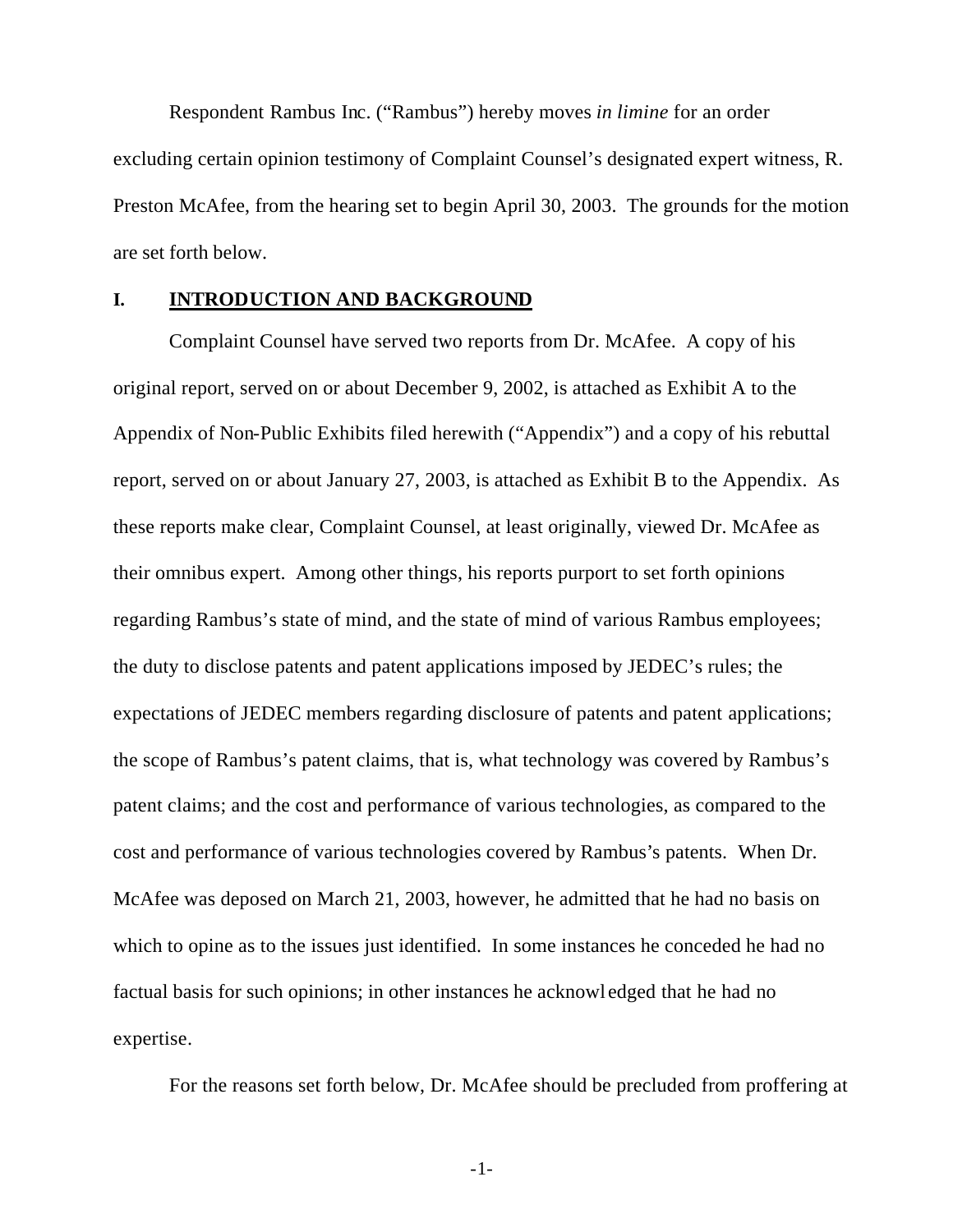the hearing in this matter any opinions as to the following issues:

- Rambus's state of mind, and the state of mind of any of its current or former employees;
- What duty to disclose patents and/or patent applications was imposed by JEDEC's rules in effect during the time that Rambus employees attended JEDEC meetings;
- What the expectations were of JEDEC's members regarding what patents and/or patent applications would be disclosed during the time that Rambus employees attended JEDEC meetings;
- Whether claims in Rambus's patents or patent applications covered any particular technology utilized in DRAMs; and
- What were the cost and performance of various "alternative" technologies as compared to the cost and performance of the technologies covered by Rambus's patents.

### **II. ARGUMENT**

#### **A. Dr. McAfee's Opinion Testimony Regarding Rambus's State of Mind Is Inadmissible Because He Is Not Qualified To Opine About Rambus's Subjective Intentions, Beliefs, Knowledge, And Motivations.**

#### **1. Dr. McAfee Purports To Express Numerous Opinions About Rambus's State Of Mind.**

The Complaint in this matter alleges that Rambus has monopolized or attempted to

monopolize certain markets for technology related to dynamic random access memory

("DRAM") in violation of § 5 of the FTC Act. As recognized in a previous Opinion in

this matter, the Complaint's "core allegation" is that "through omissions, Rambus

intentionally misled the members of JEDEC with regard to the possible scope of Rambus's

pending or future patent applications, in violation of the purported JEDEC patent

disclosure policy. Complaint at 2, 47-55, 70-80." See Opinion Supporting Order

Denying Motion of Mitsubishi Electric & Electronics USA, Inc. to Quash or Narrow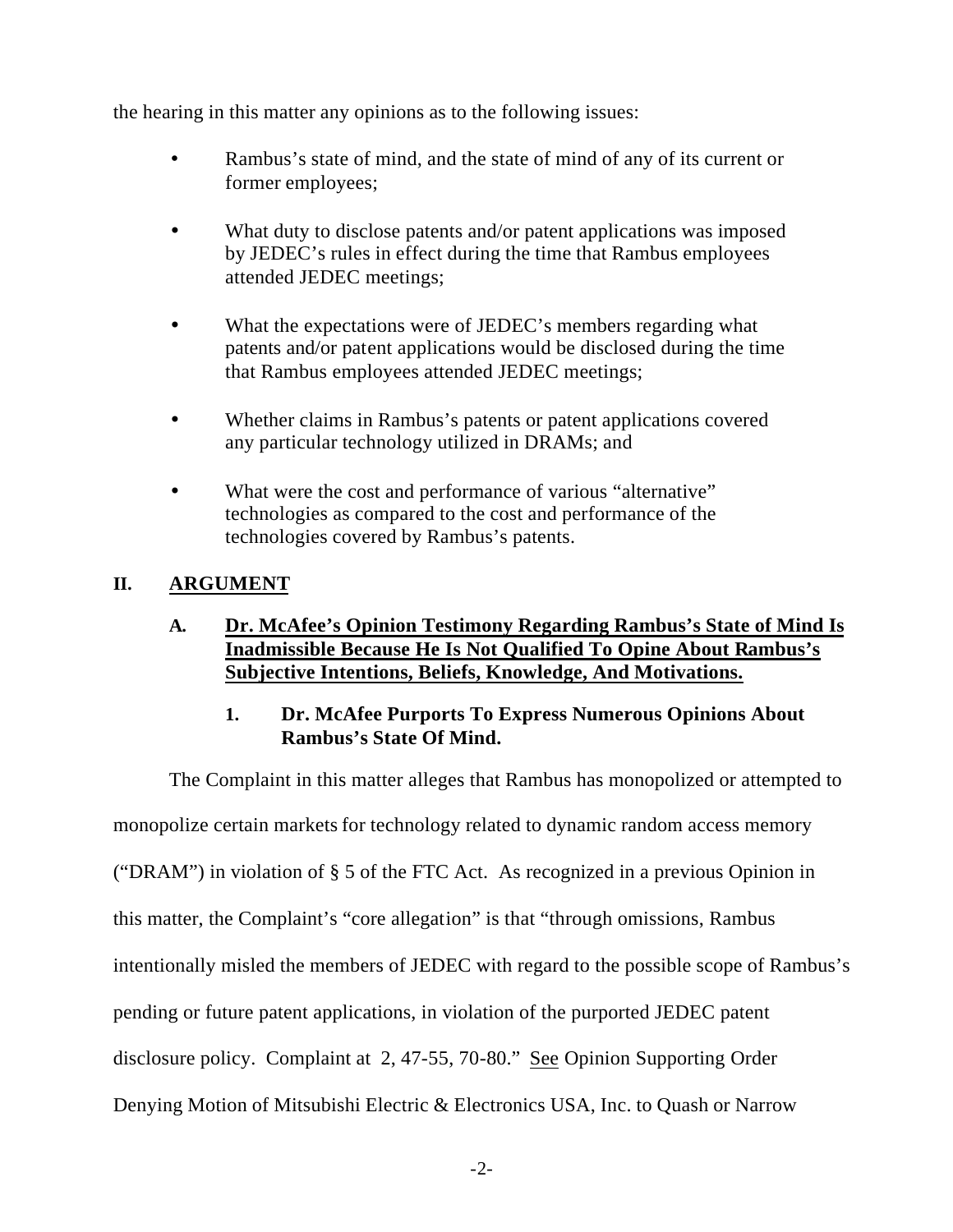Subpoena, November 18, 2002, p. 4. Moreover, to prevail on its charge of monopolization, Complaint Counsel must demonstrate that Rambus acted willfully to acquire monopoly power. See Von Kalinowski et al., Antitrust Laws and Trade Regulation § 25.02. To prevail on its charge of attempted monopolization, Complaint Counsel must demonstrate that Rambus acted with specific intent to monopolize. See *id*. at § 26.01[1].

In an effort to meet their burden, Complaint Counsel retained Dr. McAfee "to conduct an economic analysis of certain actions allegedly undertaken by Rambus, and to develop expert opinions and conclusions relating to the nature of Rambus's alleged conduct and the effects or potential effects, if any, of such conduct on competition." Rebuttal Expert Report of R. Preston McAfee, ¶ 1 (included in Appendix as Exhibit B). Included among the proposed opinion testimony set forth in Dr. McAfee's original report (Exhibit A in Appendix) were many conclusions about Rambus' state of mind during the relevant time period. For example, Dr. McAfee opined that:

> "Rambus at times deliberately sought to convey through the actions and statements of its representatives that it would comply with JEDEC's rules regarding the disclosure of any relevant IP, when in fact Rambus had no such intention." Expert Report of R. Preston McAfee, ¶ 16.

"Rambus had IP that it knew or believed related to standards being developed at JEDEC. Rambus knowingly and deliberately did not disclose its IP in accordance with JEDEC policy." *Id.* at ¶ 28.

"Rambus's overall strategy appears to have been motivated in significant part both by a desire to collect royalties on SDRAM and DDR SDRAM and a desire to raise the costs of these technologies, against which Rambus's proprietary RDRAM technology competes." *Id.* at ¶ 217.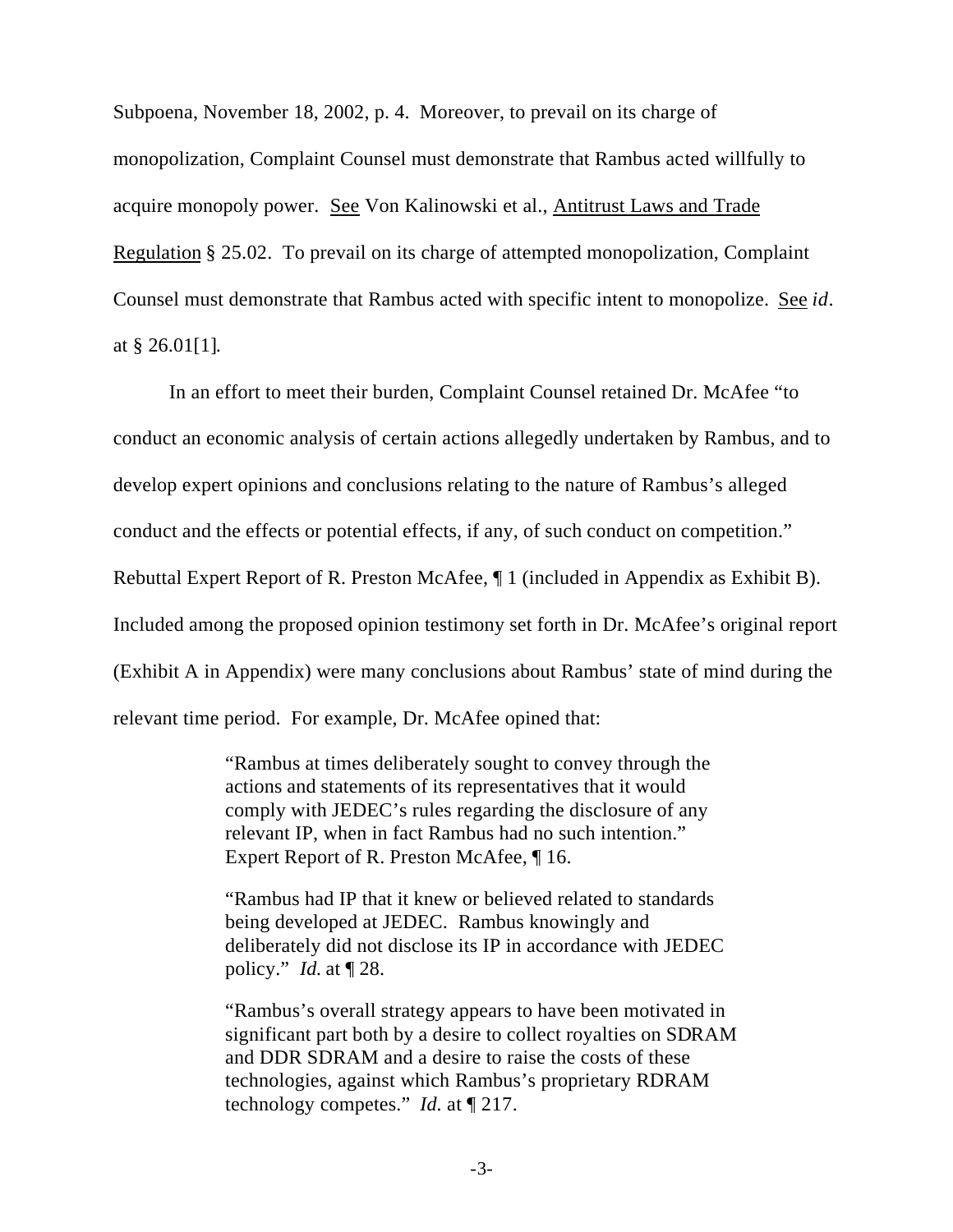Dr. McAfee's rebuttal report contained similar – perhaps even bolder – conclusions

about Rambus's state of mind. For example, Dr. McAfee opined that:

"Rambus did not disclose its IP according to JEDEC policy because of its intent to monopolize. If it turns out, arguendo, that as a matter of semiconductor engineering, that there were no viable alternatives to Rambus IP, Rambus's behavior still reflected an intent to monopolize." Rebuttal Report of R. Preston McAfee, ¶ 94.

"Rambus willfully neglected to disclose the existence of these patent rights to JEDEC, contrary to JEDEC rules." *Id.* at ¶ 97.

For the reasons set forth below, any testimony by Dr. McAfee regarding the

foregoing conclusions and others like them should be excluded from the hearing in this

matter.

 $\overline{a}$ 

### **2. Dr. McAfee's Opinions About Rambus' State Of Mind Are Not Informed By His Expertise.**

Rule 702 of the Federal Rules of Evidence provides for the admissibility of expert

testimony in the federal courts, setting the following parameters:

"If scientific, technical, or other specialized knowledge will assist the trier of fact to understand the evidence or to determine a fact in issue, a witness qualified as an expert by knowledge, skill, experience, training, or education, may testify thereto in the form of an opinion or otherwise, if (1) the testimony is based upon sufficient facts or data, (2) the testimony is the product of reliable principles and methods, and (3) the witness has applied the principles and methods reliably to the facts of the case."

Fed. R. Evid. 702.  $^1$  Although Rule 702 affords a court wide latitude to admit expert

 $1$  Although not strictly controlling in this proceeding, Rule 702 and the case law construing and applying it should inform this court's assessment of the admissibility of expert testimony in this proceeding. See In re Herbert R. Gibson, Jr., 1978 FTC LEXIS 375, at \*2, n. 1 (May 3, 1978) (Federal Rules of Evidence are "persuasive authority" in FTC adjudicative hearings).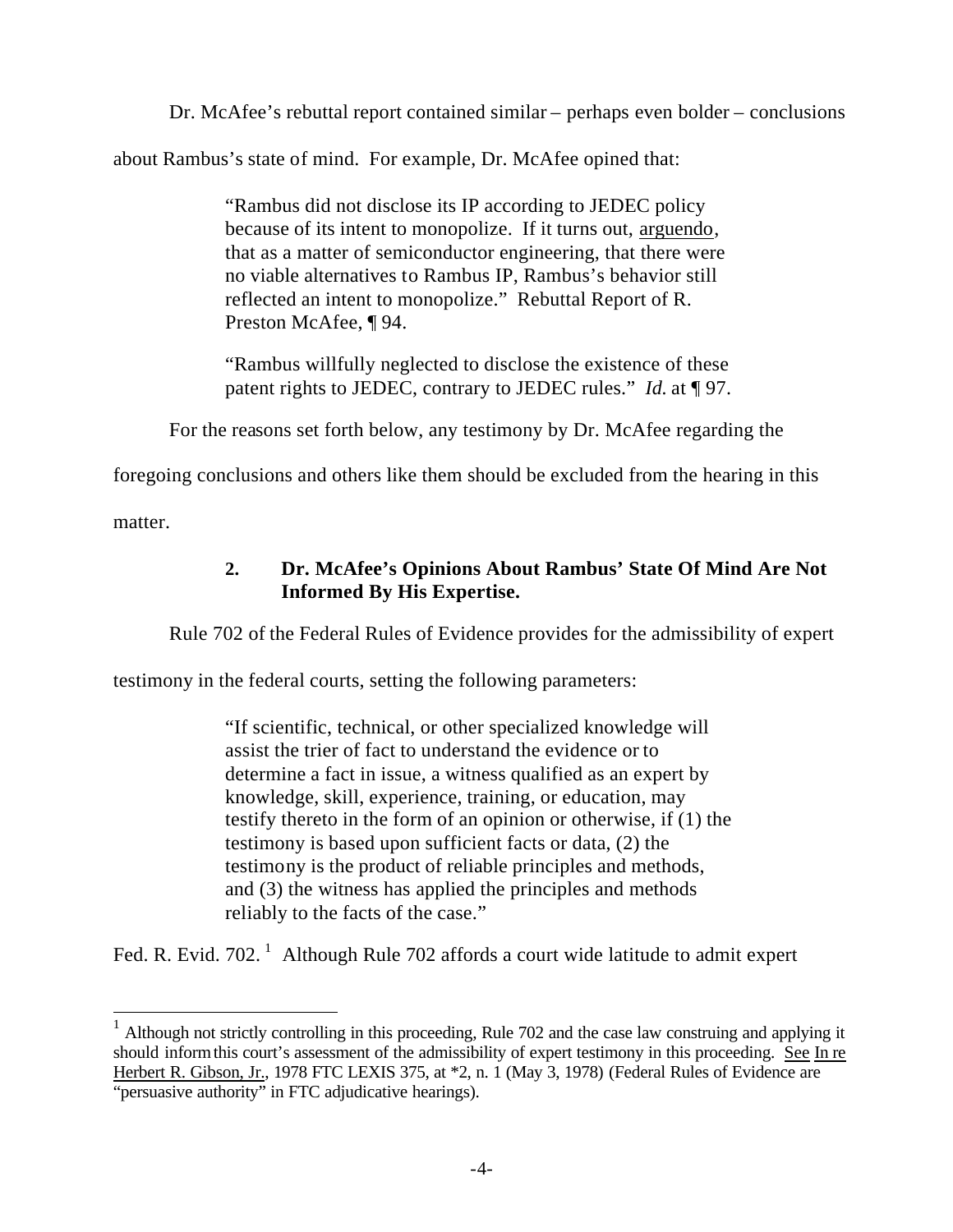testimony, such testimony is inadmissible if it does not meet two related requirements: (1) it must be based on the special knowledge of the expert; and (2) it must be helpful to the finder of fact. See Daubert v. Merrell Dow Pharmaceuticals, Inc., 509 U.S. 579, 589-91 (1993); Burkhart v. Washington Metro. Area Transit Auth., 112 F.3d 1207, 1211 (D.C. Cir. 1997); Andrews v. Metro North Commuter R. Co., 882 F.2d 705, 708 (2d Cir. 1989) ("For an expert's testimony to be admissible . . . it must be directed to matters within the witness' scientific, technical, or specialized knowledge and not to lay matters which a jury is capable of understanding and deciding without the expert's help."); United States v. Jackson, 425 F.2d 574, 576 (D.C. Cir. 1970) ("'To warrant the use of expert testimony . . . two elements are required. First, the subject of the inference must be so distinctively related to some science, profession, business or occupation as to be beyond the ken of the average layman, and second, the witness must have such skill, knowledge or experience in that field or calling as to make it appear that his opinion or inference will probably aid the trier in his search for truth.'") (quoting McCormick, Evidence § 13)). The burden is on the party offering the proposed expert opinion testimony to prove by a preponderance of the evidence that the testimony satisfies the requirements for admissibility. See Daubert, 509 U.S. at 592 n.10.

An expert for one purpose is not an expert for all purposes. "Even where a witness has special knowledge or experience, qualification to testify as an expert also requires that the area of the witness's competence matches the subject matter of the witness's testimony." See 29 Wright and Gold, Federal Practice & Procedure § 6265 at p. 255 & nn.34 & 35 (1997) (hereinafter "FP&P"). Accordingly, not all opinions that happen to be

-5-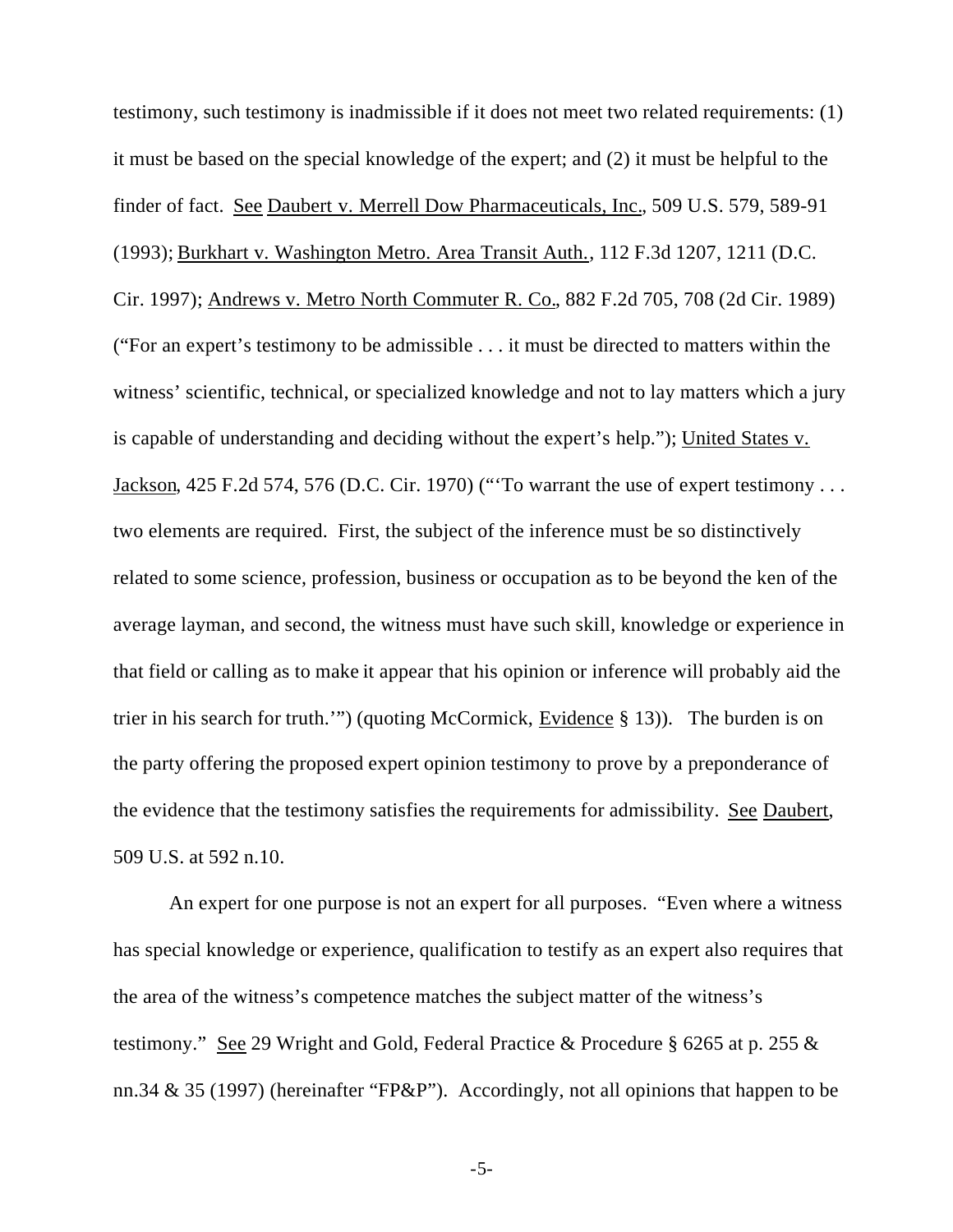held by an expert are "expert opinions." See United States v. Benson, 941 F.2d 598, 604 (7th Cir. 1991). Opinions falling outside the expert's area of expertise are inadmissible. See, e.g., Watkins v. Schriver, 52 F.3d 769, 771  $(8^{th}$  Cir. 1995) (affirming exclusion of neurologist's testimony "that the [plaintiff's neck] injury was more consistent with being thrown into a wall than with a stumble into the corner"); Mid-State Fertilizer Co. v. Exchange Nat'l Bank, 877 F.2d 1333, 1339-40 ( $7<sup>th</sup>$  Cir. 1989) (rejecting economist's opinion that defendant's conduct "was contrary to good faith and fair dealing"); Lithuanian Commerce Corp. v. Sara Lee Hosiery, 177 F.R.D. 245, 260 (D.N.J. 1997), vacated in part on other grounds, 179 F.R.D. 450 (D.N.J. 1998) (striking opinion of textile expert that "replacement of nylon 66 with nylon 6 in a product without informing the customer . . . is poor commercial practice bordering on fraud").

As noted above, Dr. McAfee is an economist by education, training and experience. See Rebuttal Expert Report of R. Preston McAfee, ¶ 1. Nothing in Dr. McAfee's two reports or his curriculum vitae suggests that he has "knowledge, skill, experience, training, or education," Fed. R. Evid. 702, that would give him "specialized knowledge" of, or insight into, Rambus's subjective state of mind. Indeed, given the nature of opining about the subjective intentions, beliefs, or motivations of another, it is difficult to imagine credentials that would qualify him to testify as an expert about this subject matter. See, e.g., Taylor v. Evans, 1997 U.S. Dist. Lexis 3907, at \*5 (S.D.N.Y. Apr. 1, 1997) ("[M]usings as to defendants' motivations would not be admissible if given by any witness  $-$  lay or expert.").  $2$ 

 $\overline{a}$ 

<sup>&</sup>lt;sup>2</sup> Along with determinations of a party's negligence and a witness's credibility, a party's state of mind is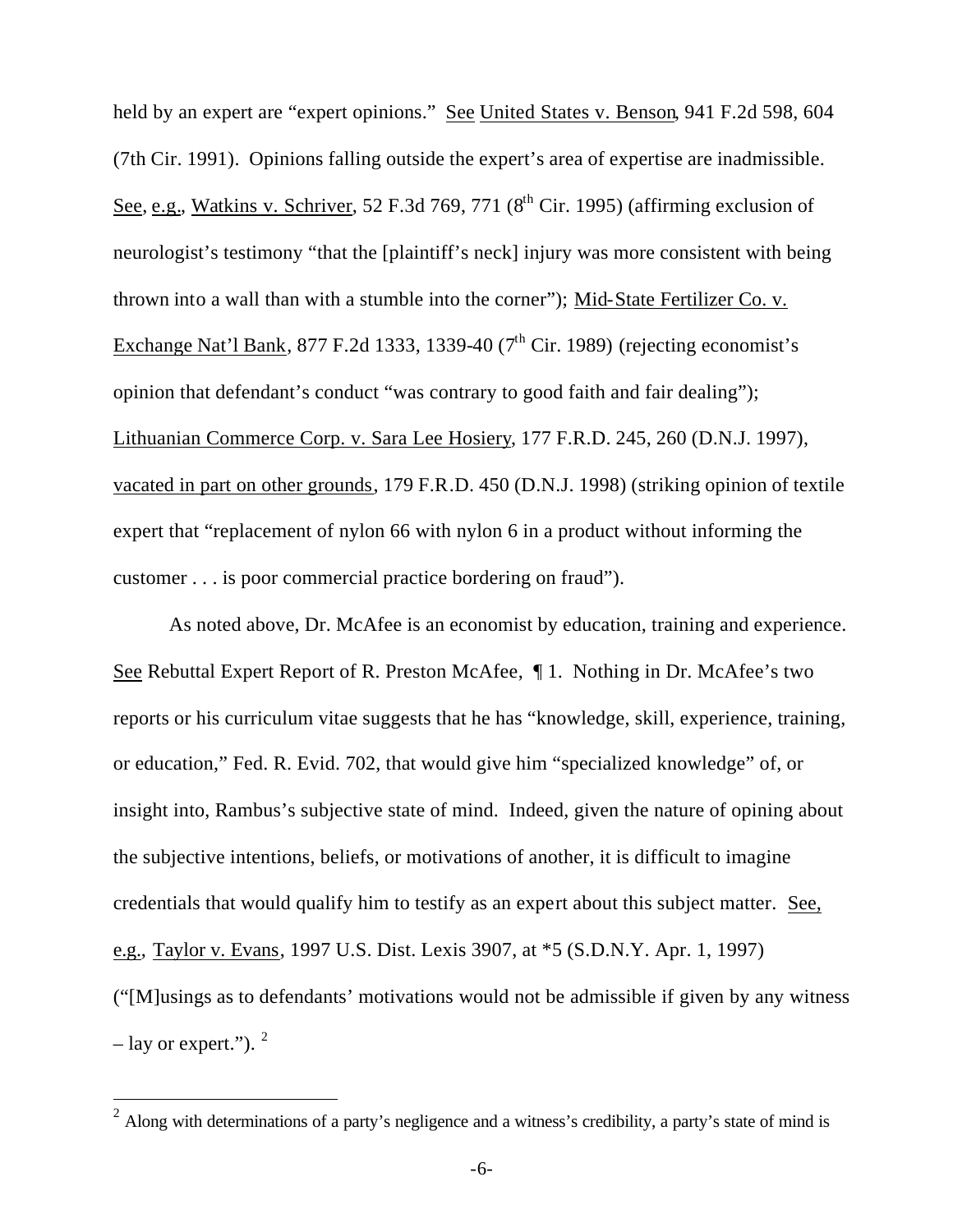Like a neurologist opining about the cause of an injury, or an economist or textile expert opining about the ethics or legality of a particular business practice, or a law enforcement officer opining about the state of mind of a suspect, Dr. McAfee does not speak from his expertise when he opines about Rambus' subjective state of mind. Watkins, 52 F.3d at 771; Benson, 941 F.2d at 604; Mid-State Fertilizer, 877 F.2d at 1339- 40; Lithuanian Commerce Corp., 177 F.R.D. at 260. His testimony on this subject accordingly is inadmissible.

#### **3. Dr. McAfee's Opinions About Rambus's State Of Mind Are Also Inadmissible Because They Would Do Nothing That Your Honor Cannot Do For Himself.**

Where, as here, an expert's opinion is informed not by his special expertise but rather by the expert's common sense or human intuition, the opinion is inadmissible not only for lack of qualification, but also because it does nothing for the finder of fact that he could not do for himself. See Fed. R. Evid. 702 advisory committee's note (urging as a measure of admissibility "the common sense inquiry whether the untrained layman would be qualified to determine intelligently and to the best possible degree the particular issue without enlightenment from those having a specialized understanding of the subject involved in the dispute") (quotations omitted); see also Salem v. United States Lines Co., 370 U.S. 31, 35 (1962); United States v. Cruz, 981 F.2d 659, 664 (2d Cir. 1992) (holding expert testimony is inadmissible unless subject matter has "esoteric aspects reasonably

 $\overline{a}$ 

one of a short list of "subject matters that the courts have held to be committed exclusively to the finder of fact and thus not amenable to expert testimony." See Weinstein's Federal Evidence § 702.03[3]; FP&P § 6264 at p. 216 (noting that, in determining the admissibility of proposed expert testimony, the court must consider whether the testimony "will undermine . . . the trier-of-fact's powers to decide the meaning of evidence and the credibility of witnesses").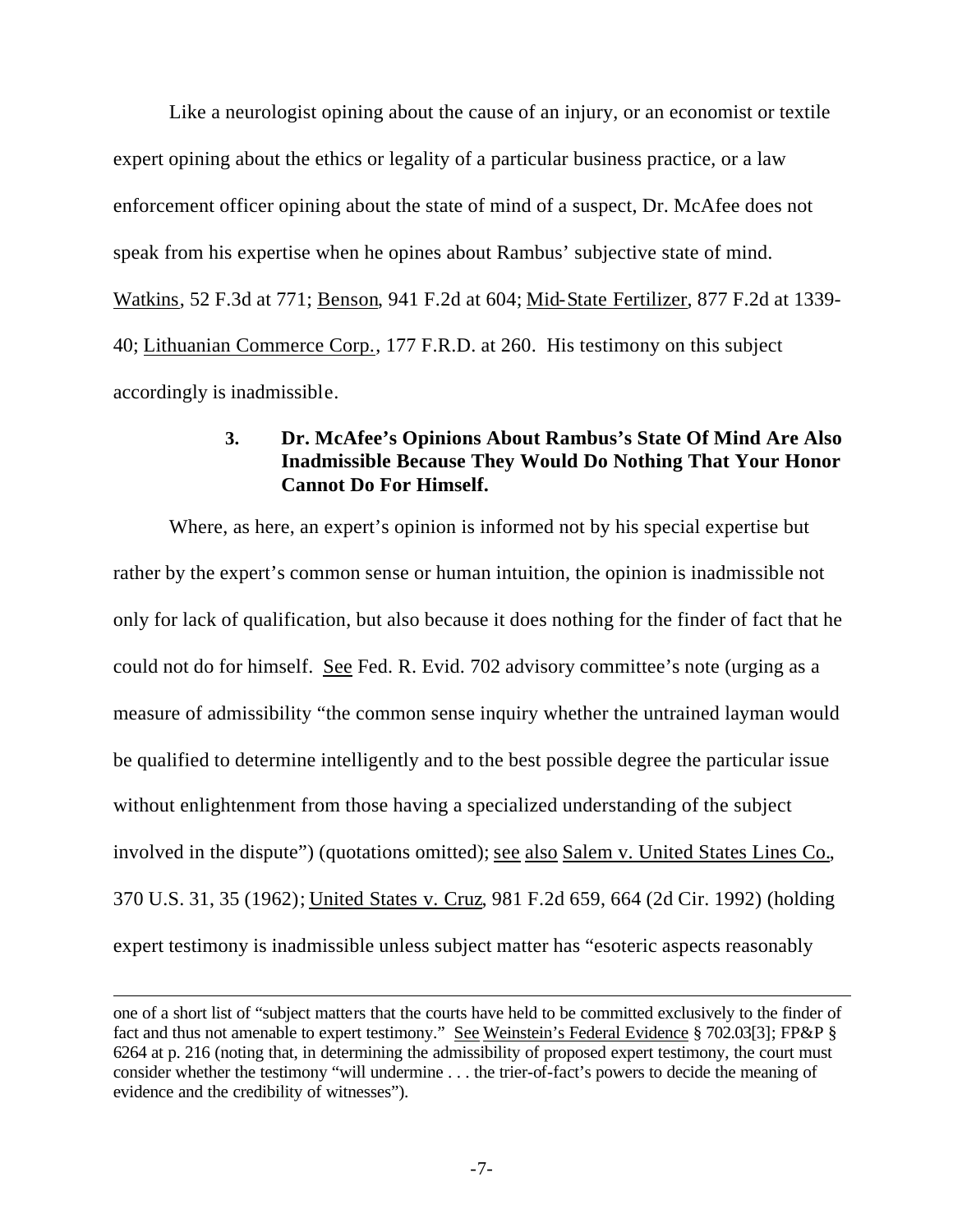perceived as beyond the ken of the jury"); Scott v. Sears, Roebuck & Co., 789 F.2d 1052, 1055 (4th Cir. 1986) ("Rule 702 makes inadmissible expert testimony as to a matter which obviously is within the common knowledge of jurors because such testimony, almost by definition, can be of no assistance."); FP&P § 6264.

With respect to expert opinion about a party's state of mind, courts repeatedly have recognized that such testimony does nothing to assist the factfinder because an "expert" is in no better position to draw common sense inferences or form intuitions about a party's intent than a layman. In Woods v. Lecureux, 110 F.3d 1215 (6th Cir. 1997), for example, the court concluded that it was proper to exclude expert testimony that a prison warden acted with "deliberate indifference" to the safety of an inmate. The court reasoned that "whether a prison official acted with deliberate indifference depends on that official's state of mind." *Id.* at 1221. See also Benson, 941 F.2d at 604 (holding it was error to admit testimony of an IRS agent that defendant received Social Security benefits knowing he was not entitled to them because the agent "was no more qualified than the jury was to answer this question, and offered no special knowledge or skill that would be particularly helpful in arriving at an answer"); Dahlin v. Evangelical Child and Family Agency, 2002 U.S. Dist. Lexis. 24558, at \*9-10 (N.D. Ill. Dec. 18, 2002) (excluding psychologist's testimony that defendant had fraudulent intent, reasoning that the psychologist "can render an opinion regarding [defendant's] intent only by drawing inferences from the evidence" and that the plaintiffs "have not persuaded the Court that [the psychologist] is any more qualified than an ordinary juror to draw those inferences"); Isom v. Howmedica, Inc., 2002 U.S. Dist. Lexis 9116, at \*4-5 (N.D. Ill. May 20, 2002) (excluding doctor's testimony that

-8-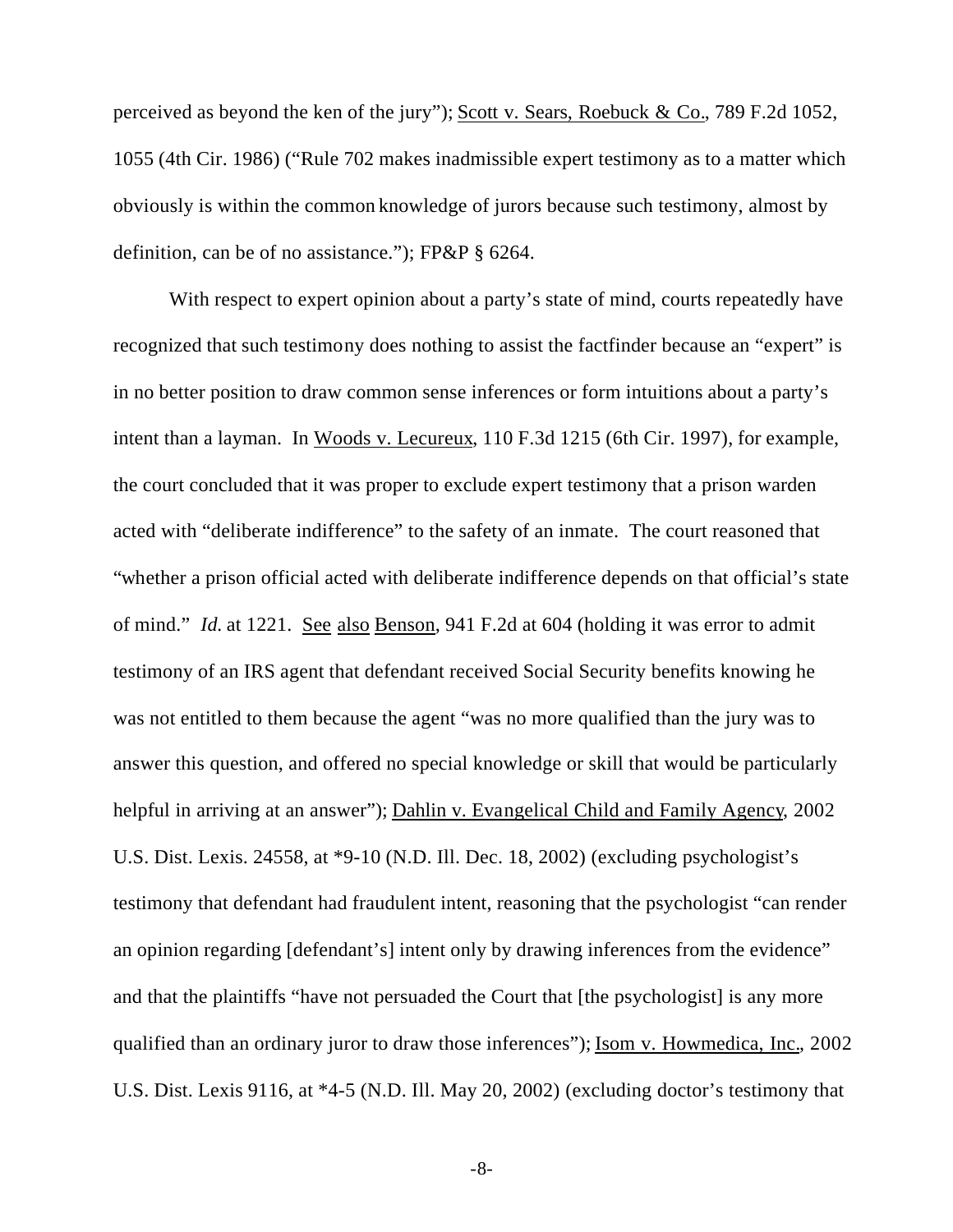defendant medical product manufacturer's conduct was "willful and wanton" for the same reason).

Because Dr. McAfee's testimony regarding Rambus's state of mind would be nothing but an attempt to substitute his inferences and intuitions for Your Honor's own inferences and intuitions, it should be excluded.

#### **B. Dr. McAfee's Opinion Testimony Regarding What Patents Or Patent Applications Were Required By JEDEC's Rules To Be Disclosed Is Inadmissible Because, By His Own Admission, He Is Not Qualified To Opine Regarding This Issue.**

As noted above, many of the opinions set forth in Dr. McAfee's two reports are premised on his opinion as to whether Rambus complied with a duty to disclose patents or patent applications that was imposed by JEDEC's rules. See *supra* at 3-4. However, at his deposition, Dr. McAfee made plain that he would not be testifying to what JEDEC's duty to disclose was, because that was a legal question – not one to be answered by economists.

> "The phrase "duty" is not really an economic phrase. I understand that to be a legal phrase, so that is to say, whether the members had a duty or not is not actually a matter for – for an economic analysis but rather a legal analysis.

> > \* \* \* \*

I understand – so I don't consider that I'm making a finding about duty to disclose."

McAfee Deposition Transcript (hereinafter "Tr.") at 74-75 (March 21, 2003), a copy of

which transcript is attached in its entirety as Exhibit C to the Appendix filed herewith. As

Dr. McAfee later confirmed in a somewhat different context, "I – well, even if complaint

counsel does ask me to express a legal opinion, I intend not to." Tr. at 136-37.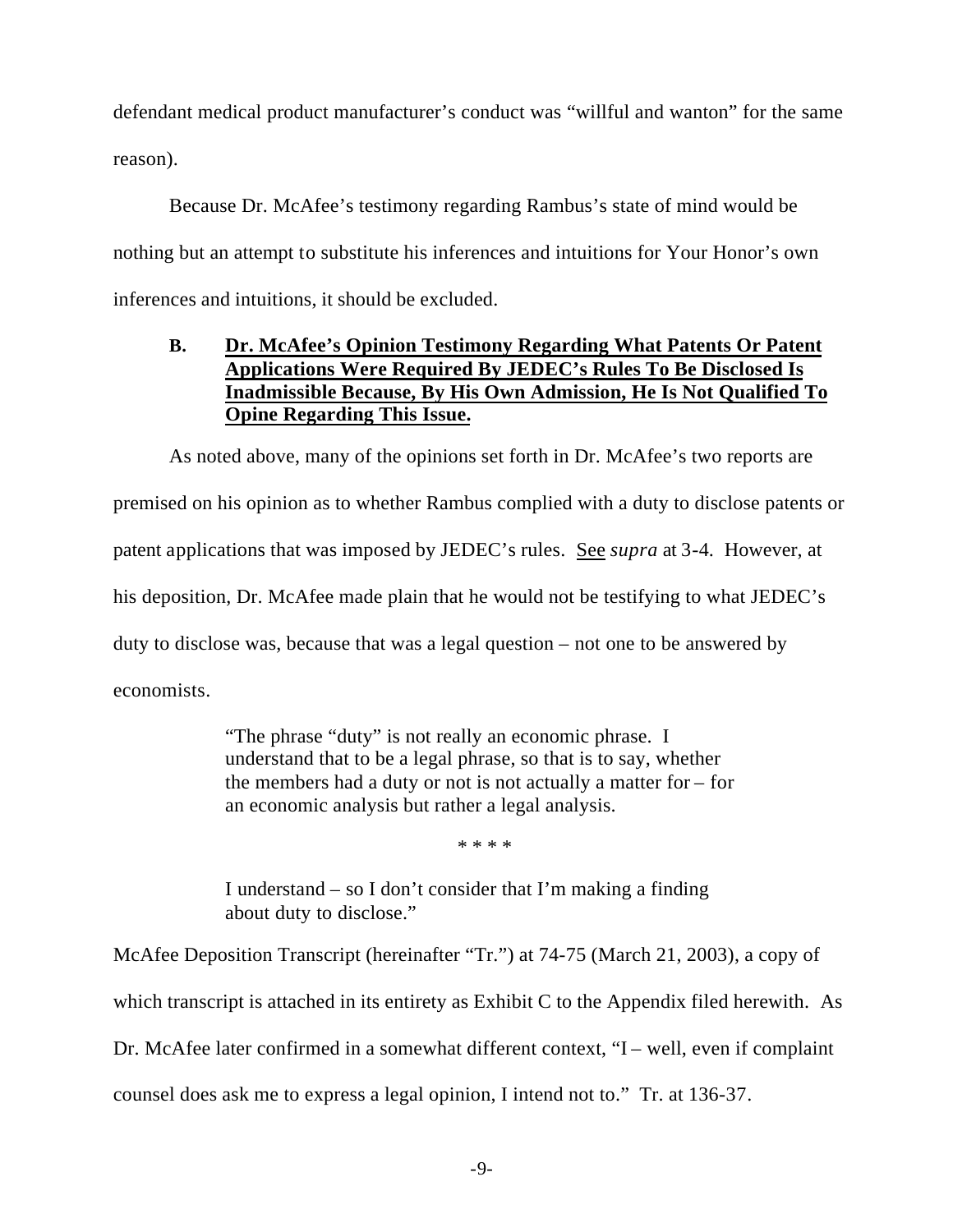Just as Dr. McAfee is not qualified to opine as to Rambus's motives or state of mind, he is not, by his own admission, qualified to testify to what duty of disclosure is imposed by JEDEC's rules. Rather, as he recognizes, this is a question of law, and thus is a question ultimately for Your Honor. See Rambus Inc. v. Infineon Technologies AG, 318 F.3d 1081, 1087, nn. 2 & 3 (Fed. Cir. 2003) ("While this court reviews this [existence of a duty to disclose] as a factual question, a review of the relevant law of other states and Virginia's law on other tort duties strongly suggests that this issue may well be a legal question with factual underpinnings." *Id*. at n. 3.)

For these reasons, Rambus requests that Yo ur Honor enter an Order precluding Dr. McAfee from opining as to what duty of disclosure is imposed by JEDEC's rules.

### **C. Dr. McAfee's Opinion Testimony Regarding The Expectations Of JEDEC Members Regarding What Patents Or Patent Applications Would Be Disclosed Also Is Inadmissible.**

Apparently recognizing that he cannot testify to what "duty" was imposed by JEDEC's rules, Dr. McAfee at his deposition shifted his analysis from one of duty, to one of expectations.<sup>3</sup> For instance, he said at one point, "what I've done is make an assumption about the expectation of the members, and I've supported that assumption with a great deal of evidence, I believe, but I've found that the expectation of the members was that they would disclose patents and patent applications that were relevant to the

 $\overline{a}$ 

 $3$  This is not the only instance in which Dr. McAfee at his deposition changed his opinions from those set forth in his reports. For instance, although nowhere disclosed in his reports, at his deposition Dr. McAfee also purported to contend that Rambus may have engaged in "improper behavior" other than a failure to disclose patents or patent applications to JEDEC. See Tr. at 40. However, since Dr. McAfee conceded that no such "other" "improper behavior" resulted in improperly obtained market power (see Tr. at 39), there should be no need to address these new allegations, as they should have no bearing on this proceeding. However, if Complaint Counsel intend to "morph" their case into something new and different – and something they have not pled – then Rambus reserves the right to challenge such an attempt and to challenge any effort Dr. McAfee might make to testify as an expert on "other" "improper behavior."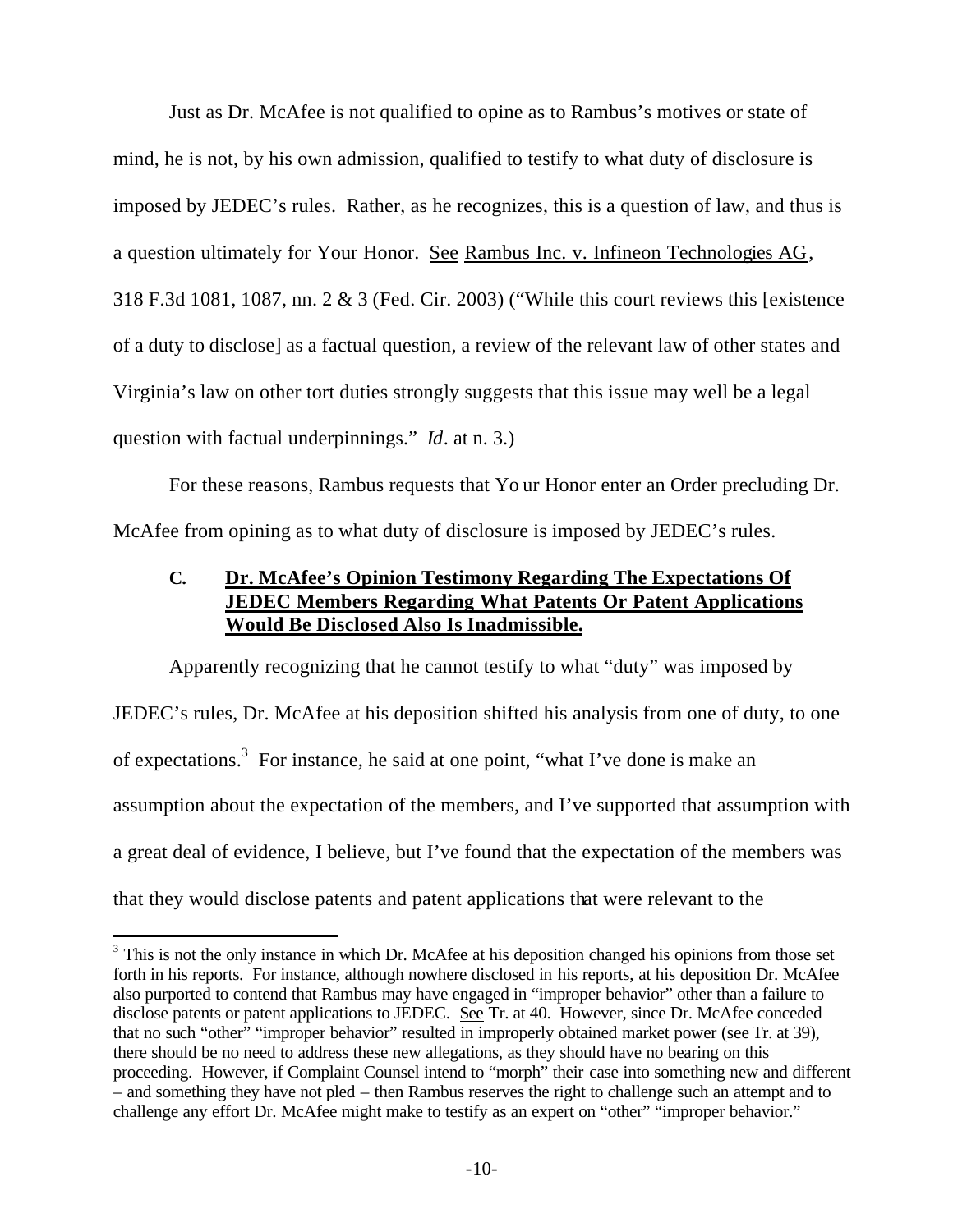discussion going on at that time." Tr. at 73. As it turns out, Dr. McAfee's conclusions as to what the expectations were of JEDEC members are critical to his opinions, because he was quite firm that if Rambus had acted in "accordance with the expectations of JEDEC members," his "conclusions [would] be overturned." Tr. at 78.

But Dr. McAfee has no expertise or training that enables him to testify to what expectations were held by JEDEC members. Just as he cannot testify to the state of mind of Rambus, so can he not testify to the state of mind or expectations of JEDEC members. See *supra* at 4-9. The grounds previously discussed at length compel the conclusion that Dr. McAfee should not be permitted to testify to the expectations of JEDEC members, whether individually or collective.

But there is more. Dr. McAfee has no factual basis whatsoever for any "opinion" regarding the expectations of JEDEC members. For example, he conceded at his deposition that he did not know if what he assumed were the members' expectations had ever been set forth in writing.

> "I think there's an understanding among the JEDEC members, and we've looked at the – at the – at this document. But is it in writing specifically? I don't know.

> > \* \* \* \*

Let me say first that what's in writing changes over time. I think I should see if I can look up precisely what is  $in - I$  don't specifically recall what's in writing and I'm not finding it when I look through this section."

#### Tr. at 168.

He also acknowledged that he had seen no evidence of conduct consistent with what he was prepared to opine were JEDEC members' expectations regarding disclosure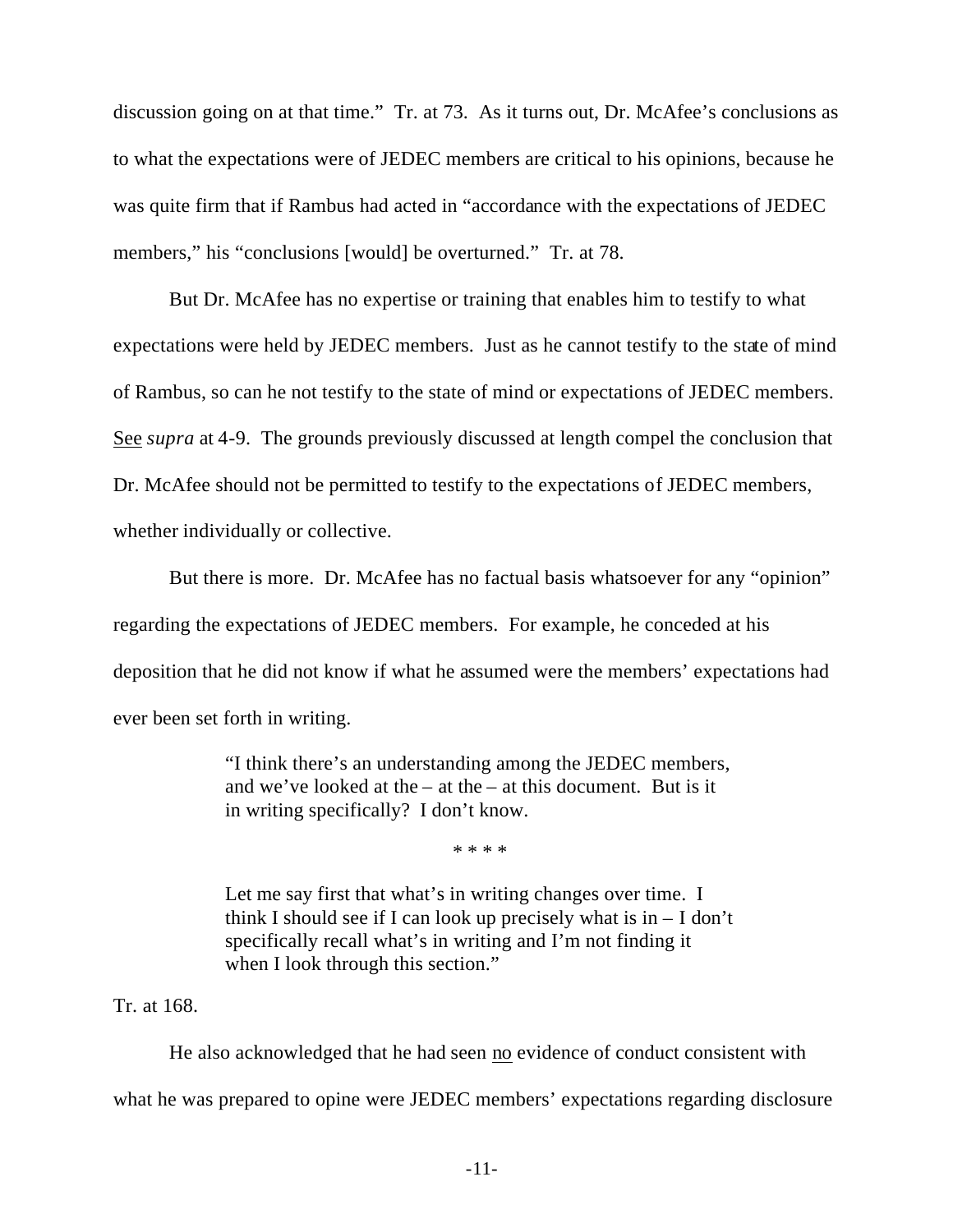of an intention to amend claims in a patent application, or a belief that claims in an

application could be amended, to cover technology then under discussion at JEDEC.<sup>4</sup>

"Q: And I guess in looking through all the JEDEC minutes you found lots of instances where that had happened, people had disclosed an intention to apply for patents?

Mr. Royall: Objection, argumentative.

A: Actually, I know of very few circumstances where JEDEC standards involve any – any patented technology at all, and so no, I haven't seen many examples of that.

Q: Have you seen any examples?

A: I don't believe so."

Tr. at 164.

Perhaps most telling is that Dr. McAfee ultimately conceded he had absolutely no

evidence to support his opinion that JEDEC members expected that an intention to amend,

or a belief that claims in a pending application could be amended to cover a particular

technology, would be disclosed.

"Q: Okay. Give me just a minute and I will [take a break]. Has any JEDEC member expressed to you in your interviews or have you seen any deposition testimony of any JEDEC member where they said, "What we expect was that if you have an application, and even if the claims don't cover the subject matter, if you thought you might be able to amend the claims to

 $\overline{a}$ <sup>4</sup> In light of the Federal Circuit's decision that during the time it was a JEDEC member Rambus did not have any issued patents or any pending patent applications with claims that read on either the SDRAM or DDR-SDRAM specifications, a point which Dr. McAfee concedes (see Tr. at 124), Dr. McAfee's opinions focus on whether JEDEC members had an expectation that other members would disclose that they intended to amend claims pending in a patent application, or believed that they could amend those claims, so as to cover technology being incorporated into a specification. It thus is of obvious significance that Dr. McAfee conceded that this "expectation" was not to be found in writing and that, so far as he was aware, no JEDEC member had ever acted consistent with this "expectation." More fundamentally, at the appropriate time Rambus will ask Your Honor to rule, as the Federal Circuit has ruled, that "[t]he JEDEC policy, though vague, does not create a duty premised on subjective beliefs. . . . A member's subjective beliefs, hopes, and desires are irrelevant." Rambus Inc., 318 F.3d at 1104.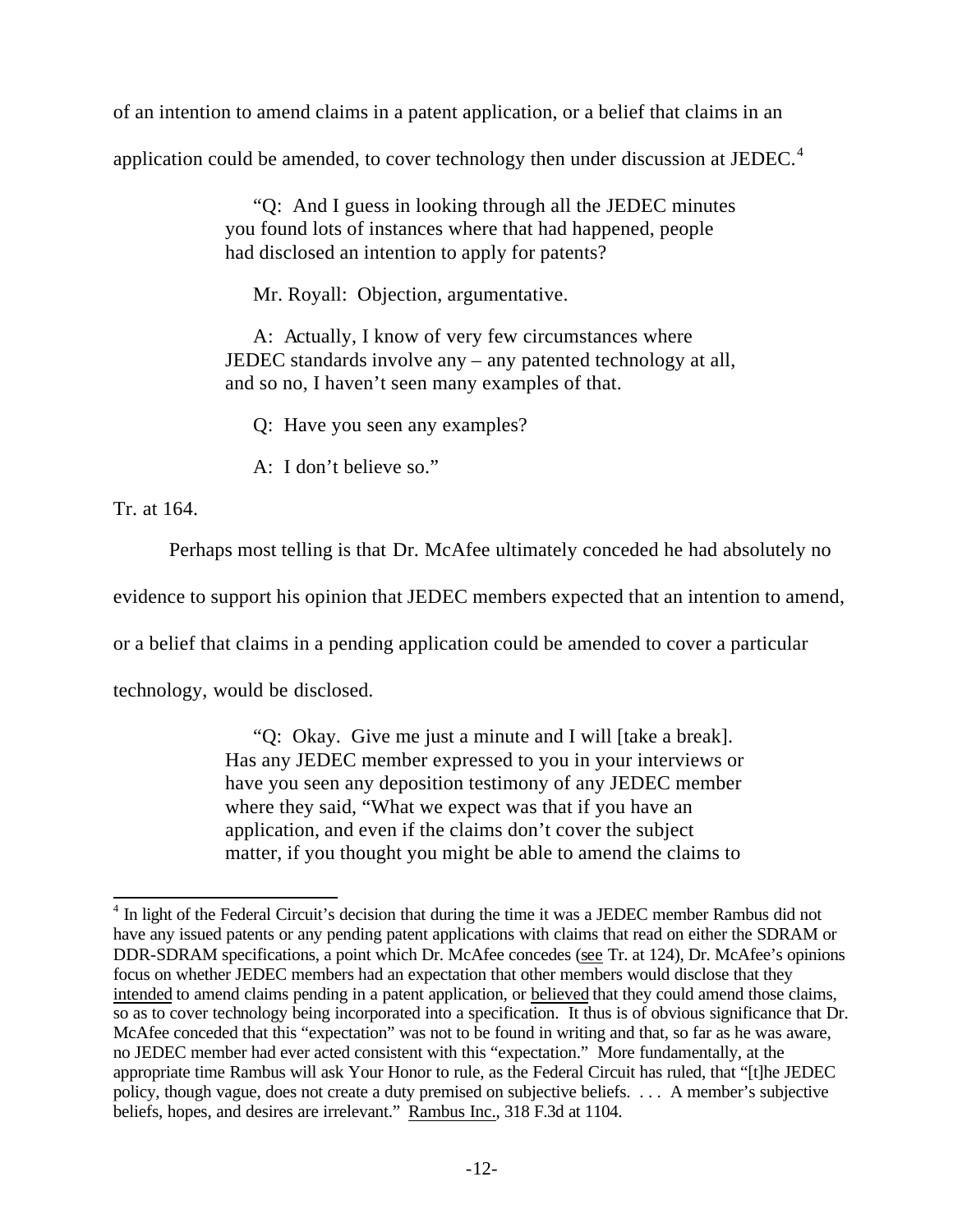cover the subject matter, we expected you to disclose it"?

Mr. Royall: Can I hear that back?

(The last question was read by the reporter.)

Mr. Royall: Objection, vague, ambiguous.

A: It may be an assumption on my part or there may be evidence that I'm forgetting as I sit here today, that my understanding of relevant patent applications would incorporate the circumstances where the claims could be amended to cover the standard, but that may be an assumption on my part because as I sit here today I can't think of actually a piece of evidence that I can point to, which would include deposition testimony."

Tr. at  $173 - 74$ <sup>5</sup>

In sum, Dr. McAfee is not qualified to express an opinion regarding the

expectations of JEDEC members, any more than he is qualified to express an opinion

regarding Rambus's state of mind. Moreover, his deposition testimony revealed that he

has absolutely no factual basis for any opinion he might try to proffer regarding the

expectations of JEDEC members.

### **D. Dr. McAfee, By His Own Admission, Is Not Qualified To Express An Opinion Regarding Whether Rambus Had Or Has Any Patent Claims That Cover A Particular Technology.**

As Your Honor is well aware, an important issue in this case, as it was in the

Infineon case, is whether Rambus had obtained patent coverage, or had filed patent claims

seeking coverage, over technologies incorporated in JEDEC standards for SDRAM or

DDR-SDRAM. See, e.g., Rambus Inc., 318 F.3d at 1104-05. Dr. McAfee is not qualified

 $\overline{\phantom{a}}$  $<sup>5</sup>$  Even if Dr. McAfee later remembers some evidence that he forgot at his deposition, he will not be able to</sup> base any opinion regarding what the expectations were of JEDEC members, since he only interviewed two JEDEC members. Tr. at 174 (When asked to name all the JEDEC members he had interviewed, Dr. McAfee said, "So we spoke of Desi Rhoden already. One of the people I interviewed from Dell was a JEDEC member, but his name is escaping me as I sit here today. And as I sit here today I am unable to think of the name of anyone else that I interviewed.").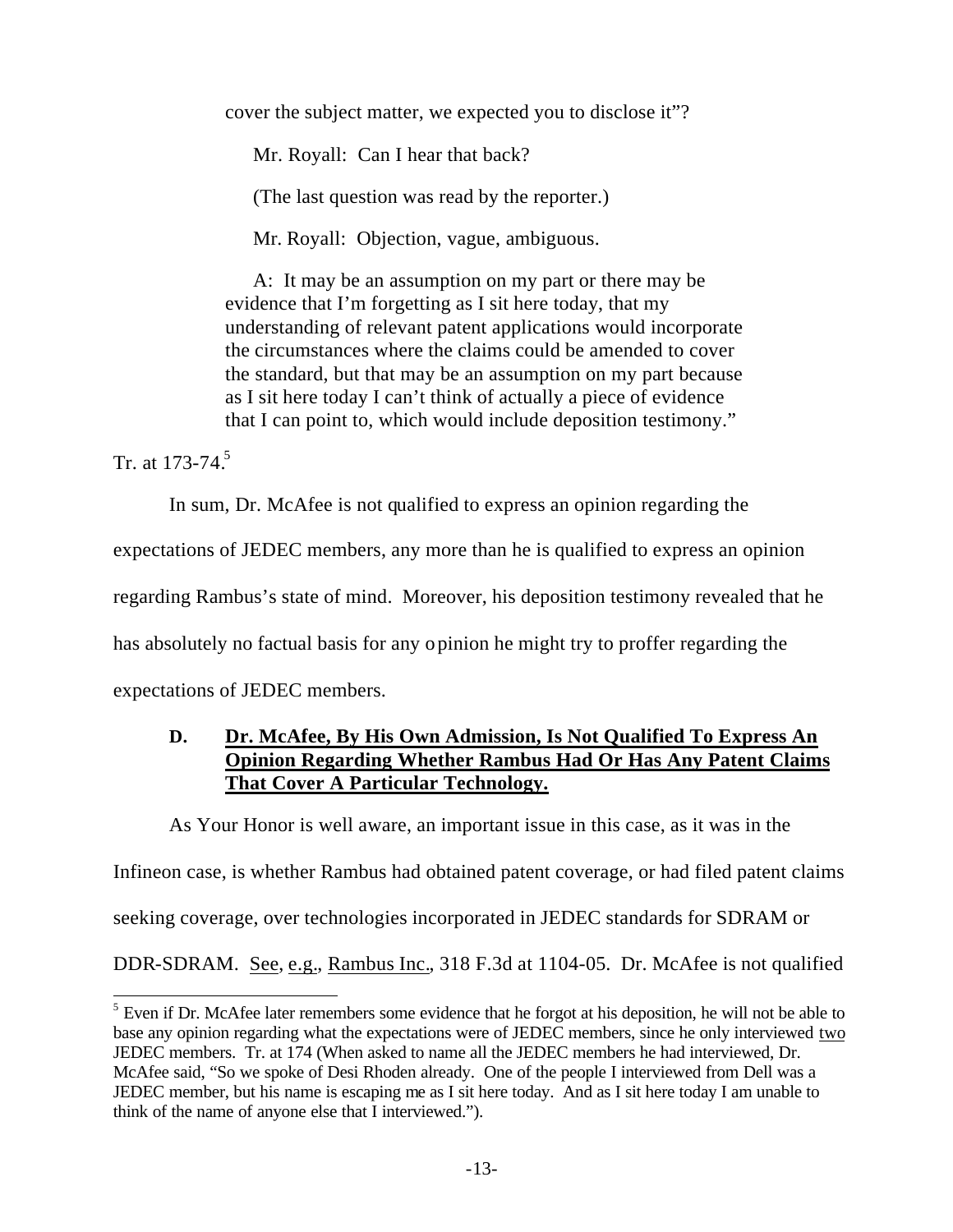to opine on this issue, although he purports to do so. $<sup>6</sup>$ </sup>

Obviously, nothing in Dr. McAfee's training or experience as an economist

qualifies him express opinions about the scope of patent claims. Moreover, he concedes

that he is not qualified to render such opinions.

"I did at one time look at one of Rambus's patents but not with the purpose of establishing, does this cover the – the technologies at issue, and in particular, I don't think I'm personally equipped to be able to look at a patent and say, this covers a technology such as programmable CAS latency.

\* \* \* \*

I don't know that I could look at Rambus's patents and come to a conclusion about whether they have – they cover any specific technologies. That's not my role as an economist."

Tr. at 31, 33.<sup>7</sup>

 $\overline{a}$ 

Going even further, Dr. McAfee concedes that he has no basis on which to disagree

with the Federal Circuit's views as to the scope of Rambus's patent coverage.

"My understanding of the – so the federal circuit knows patent law – the judges who wrote that opinion know patent law, and I am not an expert in patent law. I am not in a position to render an opinion about the scope of the claims of Rambus's patents at all – excuse me, did I say the scope of the claims? Yes, the – well, what are the admissible claims under Rambus's patents at all."

Tr. at 101. He then acknowledges that he has not relied on the opinion of anyone else that

is contrary to the view expressed in the majority's decision in *Infineon*.

 $6$  See, e.g., Expert Report of R. Preston McAfee,  $\P$  28 (describing Rambus's intellectual property as "JEDEC-related" and thus, in Dr. McAfee's opinion, required to be disclosed.

 $<sup>7</sup>$  At another point in his deposition Dr. McAfee expressed his opinion that even engineers could not</sup> determine the scope of a patent's claims; that task must be left to patent attorneys. Tr. at 95-96; Tr. at 124 ("I don't have any – any direct knowledge of what Rambus's patent claims actually are during this period or any period because my understanding is that requires a level of expertise that calls for a patent attorney.")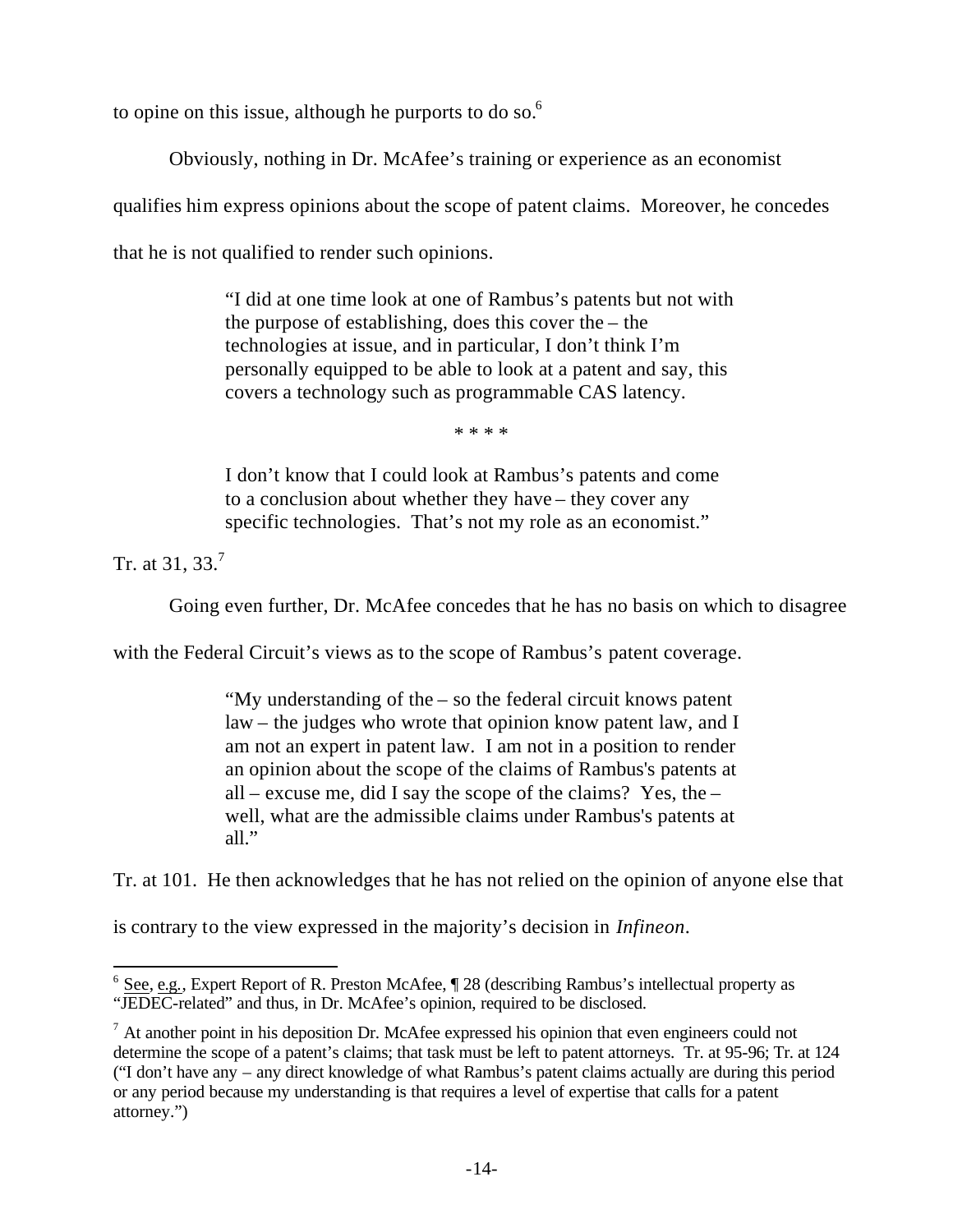"I cannot think of a single instance where I'm relying on someone's opinion about Rambus's – the scope of Rambus's patent claims that is in – that is contrary to the majority opinion of the federal circuit …."

Tr. at  $103<sup>8</sup>$ 

Thus, Dr. McAfee should not be permitted to testify to any opinion regarding the scope of Rambus's patent claims, nor should he be permitted to rely on the opinion of any other expert that would be contrary to the majority opinion of the Federal Circuit. His opinions must rise or fall, quite reasonably in fact, on the Federal Circuit's views as to the scope of Rambus's patent claims.

### **E. Dr. McAfee Should Not Be Permitted To Testify To The Cost And Performance Of Various "Alternative" Technologies As Compared To The Cost And Performance Of Technologies Covered By Rambus's Patents.**

In his original report, Dr. McAfee describes four distinct product markets, and a cluster product market. Expert Report of R. Preston McAfee, ¶¶ 147-197. In so doing, he describes certain technologies as commercially viable alternatives to the technologies invented by Rambus. See, e.g., *id.* at ¶¶ 150. 152-53, 159, 163-64. Not surprisingly, he recognizes that the commercial viability of these "alternative" technologies depends on the level of performance they provide, and their cost. In his rebuttal report, Dr. McAfee goes even further, taking cost data provided by Mr. Geilhufe, one of Rambus's experts, and using that data (after manipulation) to suggest what the cost differentials are between technologies invented by Rambus and the "alternative" technologies postulated by Dr.

<sup>&</sup>lt;sup>8</sup> In fact, Dr. McAfee acknowledges that he does not rely on the work of any expert to establish the scope of Rambus's patents. Tr. at 32 ("I'm not relying – well – I'm not relying on the work of any expert to establish that Rambus's patents cover programmable CAS latency.")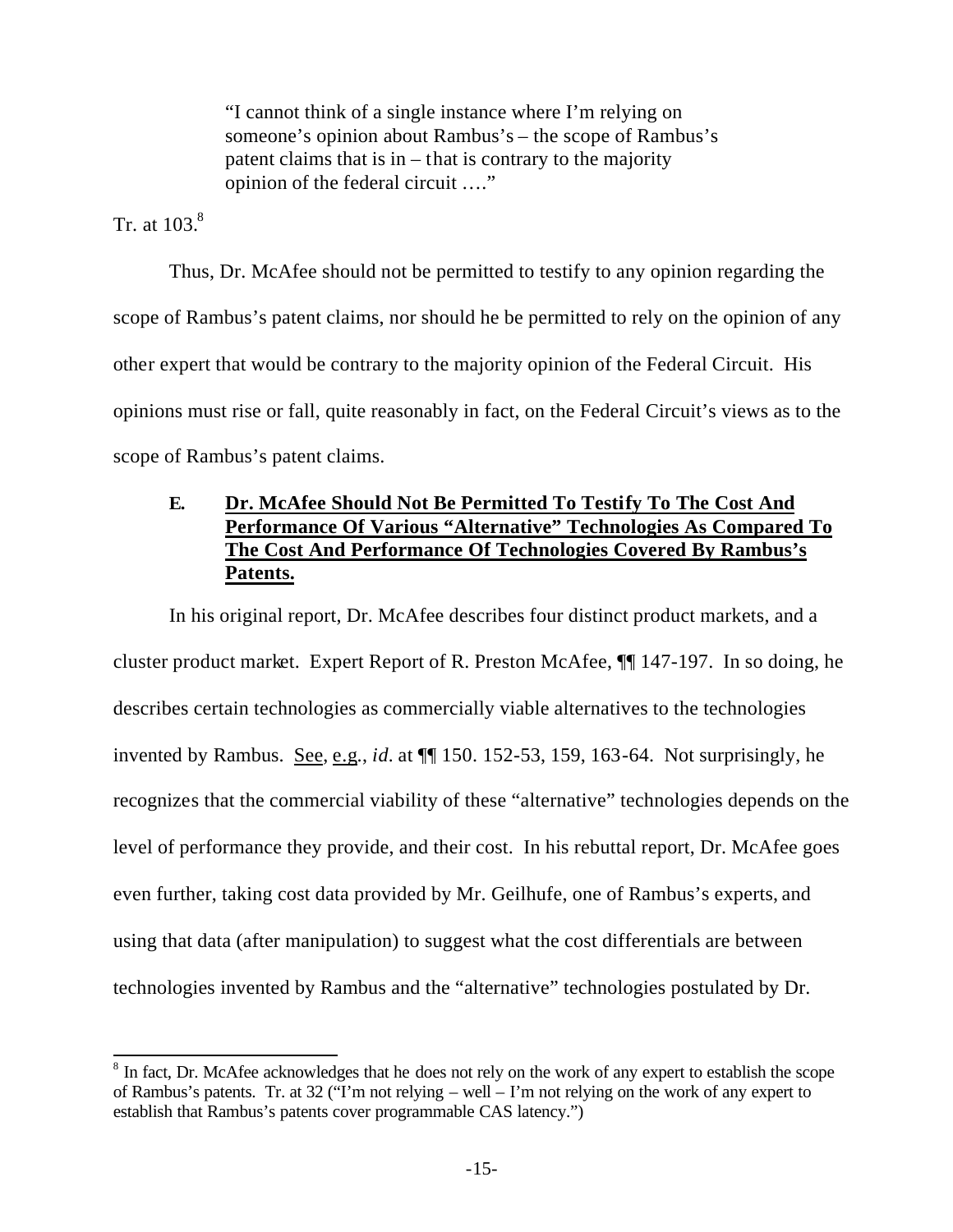McAfee. Rebuttal Report of R. Preston McAfee, ¶¶ 16-34. However, Dr. McAfee provides no cost estimates of his own. Although it *may* (or may not) be appropriate for Dr. McAfee to rely upon the cost estimates of Mr. Geilhufe, he should not be permitted to testify at trial to any other cost estimates because he has no factual basis for doing so. See Tr. at 224-25.

Dr. McAfee also testified at his deposition that he has not made any effort to quantify the technical differences or performance differences between the technologies invented by Rambus and the alternative technologies postulated by Dr. McAfee. Tr. at 231-38. After much back and forth, Dr. McAfee admitted that he had not quantified the performance differences, although he did contend that he had performed a marketdefinition analysis.

> "I do not give a dollar value for any of the technologies, which I believe actually is an answer you've already gotten from me earlier. I don't give a specific dollar value for any of the technologies. However, I have performed a market-definition analysis."

Tr. at 235-36. Dr. McAfee then went on to testify that

"JEDEC is an organization composed of a large variety of different members with different company – from different companies. They have differing applications in mind. They have differing sets of customers that they're serving. They have different technologies at their manufacturers. Those companies are going to have different evaluations of the performance differences, and to suggest that there's some method of saying 'the performance difference,' which I believe was a phrase in your question, it strikes me as being misguided."

Tr. at 236-37. When then asked if he had performed any analysis in an effort to model

how any particular JEDEC member had analyzed various technologies from a performance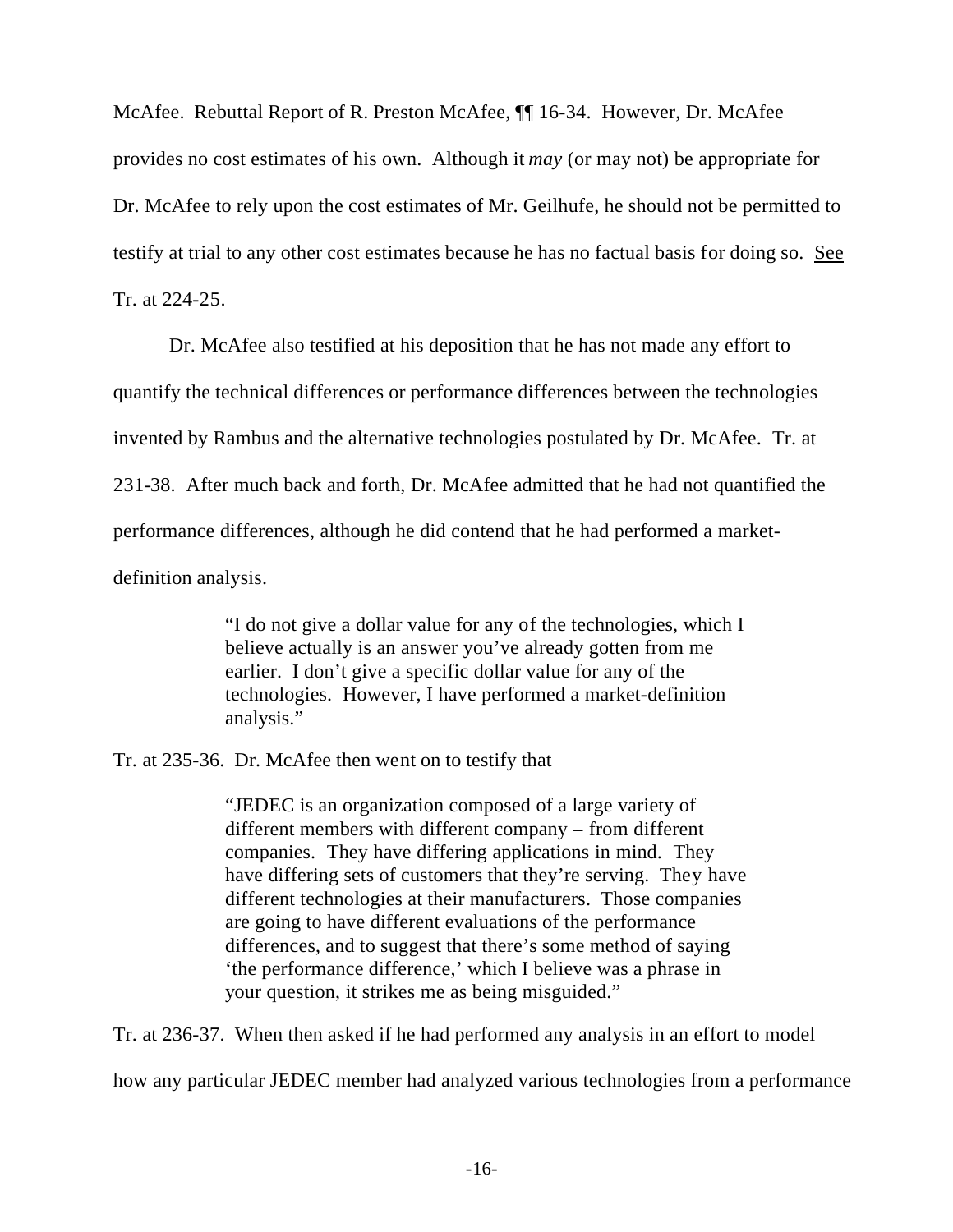point of view, Dr. McAfee conceded that he had not. Tr. at 237-38.

Having not quantified costs or performance differences between the technologies invented by Rambus and the alternative technologies he postulates, and having no factual basis on which to do so, Dr. McAfee should not be permitted to testify to the relative cost or performance of "alternative" technologies as compared to the cost and performance of the technologies invented by Rambus.

#### **III. CONCLUSION**

For the foregoing reasons, Rambus respectfully requests that Your Honor grant its motion *in limine* and enters an order precluding Dr. McAfee from testifying at the hearing in this matter on any of the following issues:

- Rambus's state of mind, and the state of mind of any of its current or former employees;
- What duty to disclose patents and/or patent applications was imposed by JEDEC's rules in effect during the time that Rambus employees attended JEDEC meetings;
- What the expectations were of JEDEC's members regarding what patents and/or patent applications would be disclosed during the time that Rambus employees attended JEDEC meetings;
- Whether claims in Rambus's patents or patent applications covered any particular technology utilized in DRAMs; and
- What were the cost and performance of various "alternative" technologies as compared to the cost and performance of the technologies covered by Rambus's patents.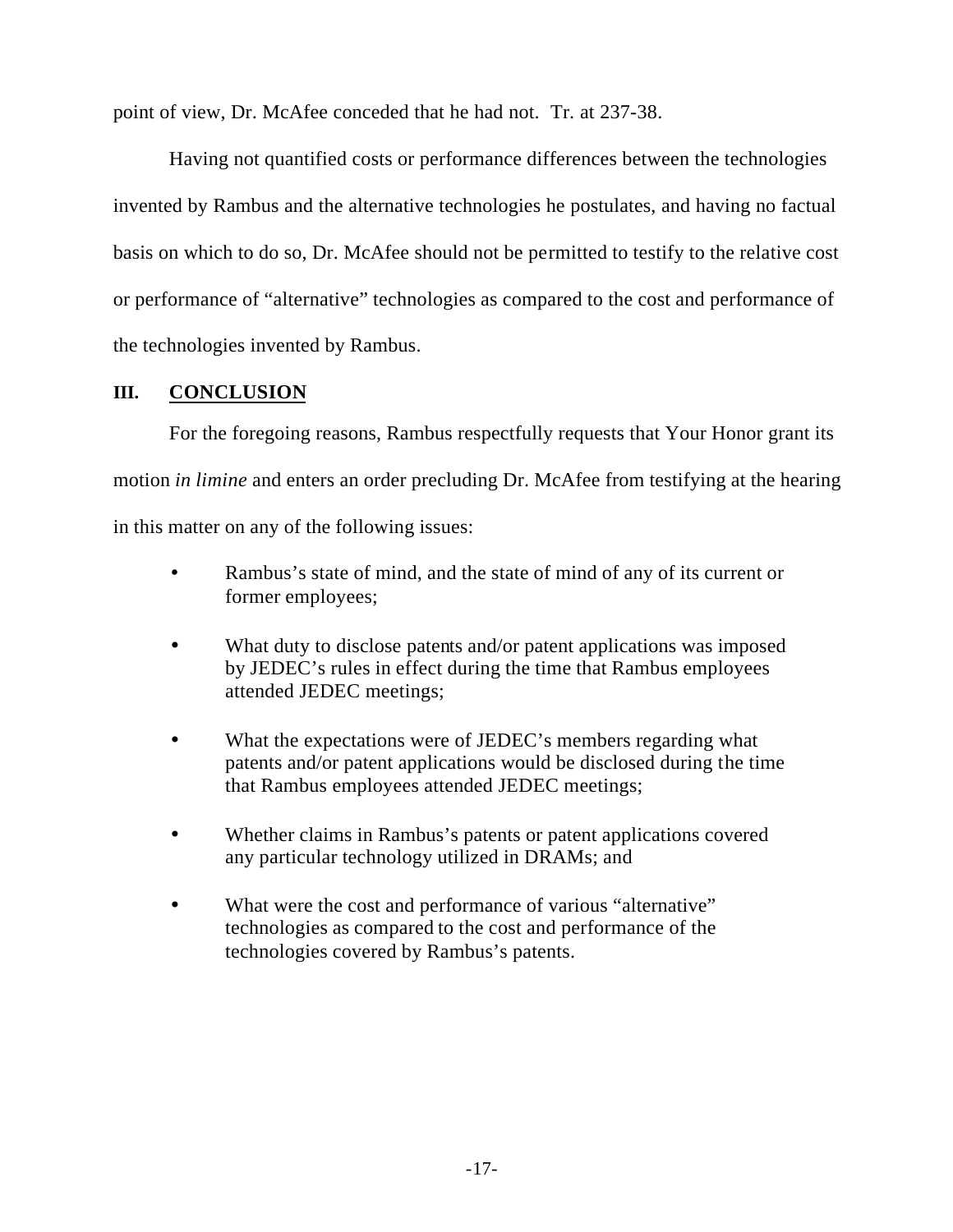$\overline{\phantom{a}}$ 

Gregory P. Stone Steven M. Perry MUNGER, TOLLES & OLSON LLP 355 South Grand Avenue, 35th Floor Los Angeles, California 90071 (213) 683-9100

A. Douglas Melamed IJay Palansky Kenneth A. Bamberger Jacqueline M. Haberer WILMER, CUTLER & PICKERING 2445 M Street, N.W. Washington, D.C. 20037 (202) 663-6000

Sean C. Cunningham John M. Guaragna GRAY, CARY, WARE & FREIDENRICH LLP 401 "B" Street, Suite 2000 San Diego, California 92101 (619) 699-2700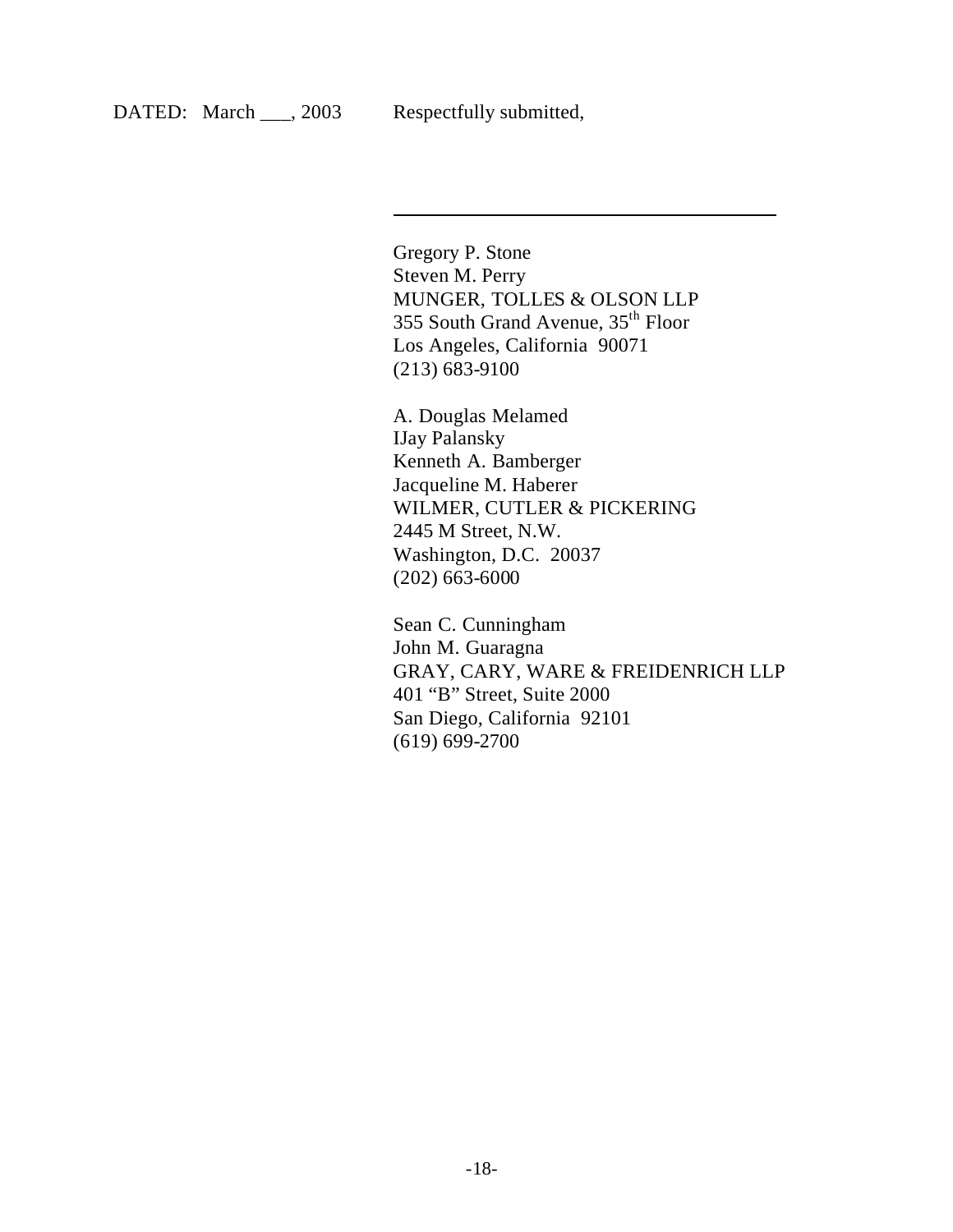## **TABLE OF CONTENTS**

### **Page**

| I. |           |                                                                                                                                                                                                              |  |
|----|-----------|--------------------------------------------------------------------------------------------------------------------------------------------------------------------------------------------------------------|--|
| Π. |           |                                                                                                                                                                                                              |  |
|    | A.        | Dr. McAfee's Opinion Testimony Regarding Rambus's State of Mind Is<br>Inadmissible Because He Is Not Qualified To Opine About Rambus's                                                                       |  |
|    |           | Dr. McAfee Purports To Express Numerous Opinions About<br>1.                                                                                                                                                 |  |
|    |           | 2.<br>Dr. McAfee's Opinions About Rambus' State Of Mind Are Not                                                                                                                                              |  |
|    |           | 3.<br>Dr. McAfee's Opinions About Rambus's State Of Mind Are Also<br>Inadmissible Because They Would Do Nothing That Your Honor                                                                              |  |
|    | <b>B.</b> | Dr. McAfee's Opinion Testimony Regarding What Patents Or Patent<br>Applications Were Required By JEDEC's Rules To Be Disclosed Is<br>Inadmissible Because, By His Own Admission, He Is Not Qualified To      |  |
|    | C.        | Dr. McAfee's Opinion Testimony Regarding The Expectations Of JEDEC<br>Members Regarding What Patents Or Patent Applications Would Be                                                                         |  |
|    | D.        | Dr. McAfee, By His Own Admission, Is Not Qualified To Express An<br>Opinion Regarding Whether Rambus Had Or Has Any Patent Claims That                                                                       |  |
|    | Ε.        | Dr. McAfee Should Not Be Permitted To Testify To The Cost And<br>Performance Of Various "Alternative" Technologies As Compared To The<br>Cost And Performance Of Technologies Covered By Rambus's Patents 15 |  |
| Ш. |           |                                                                                                                                                                                                              |  |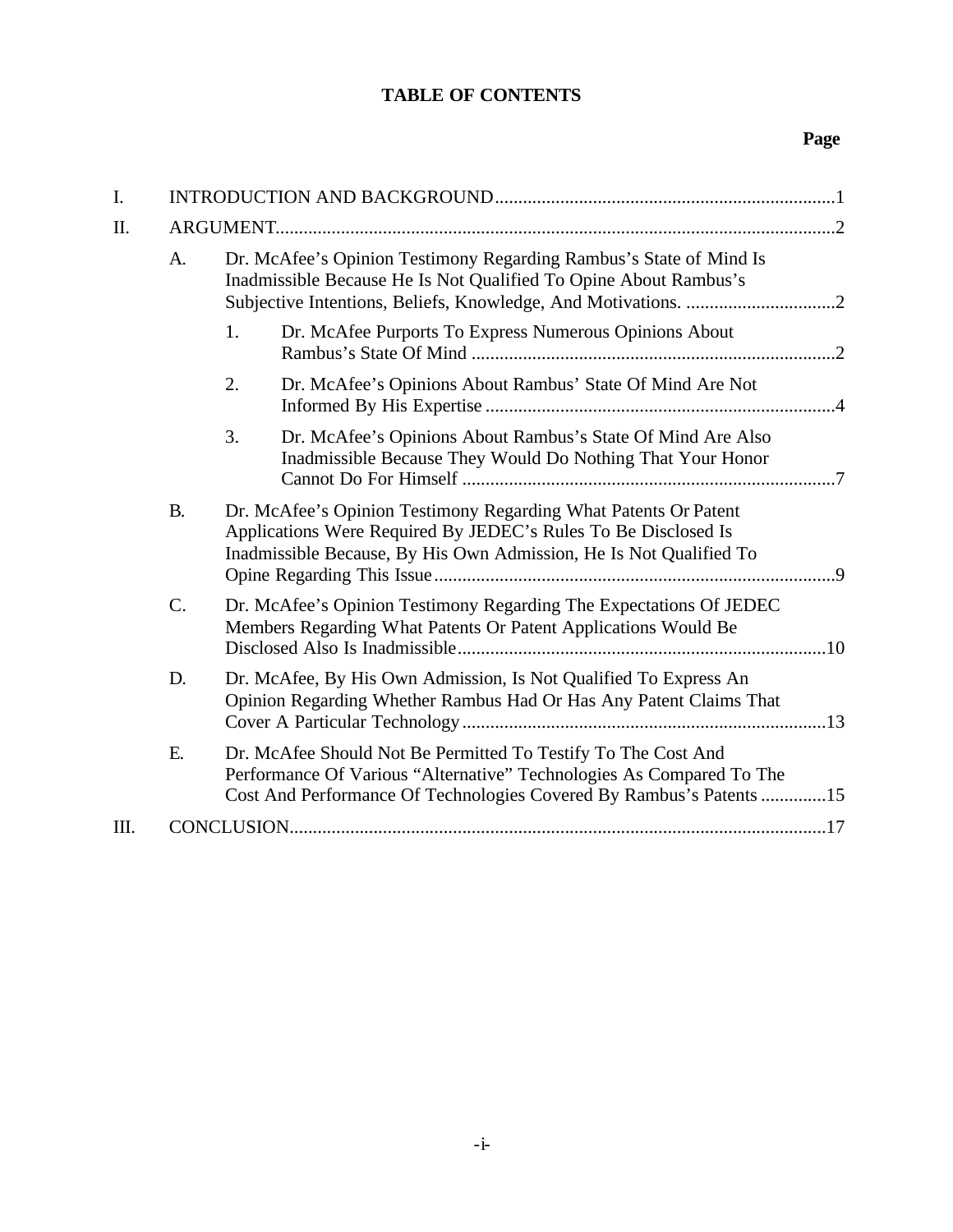## **TABLE OF AUTHORITIES**

### FEDERAL CASES

| Andrews v. Metro North Commuter R. Co.,                         |
|-----------------------------------------------------------------|
|                                                                 |
| Burkhart v. Washington Metro. Area Transit Auth.,               |
|                                                                 |
| Dahlin v. Evangelical Child and Family Agency,                  |
|                                                                 |
| Daubert v. Merrell Dow Pharmaceuticals, Inc.,                   |
|                                                                 |
| In re Herbert R. Gibson, Jr.,                                   |
|                                                                 |
| Isom v. Howmedica, Inc.,                                        |
|                                                                 |
| Lithuanian Commerce Corp. v. Sara Lee Hosiery,                  |
| 177 F.R.D. 245 (D.N.J. 1997), vacated in part on other grounds, |
|                                                                 |
| Mid-State Fertilizer Co. v. Exchange Nat'l Bank,                |
|                                                                 |
| Rambus Inc. v. Infineon Technologies AG,                        |
|                                                                 |
| Salem v. United States Lines Co.,                               |
|                                                                 |
| Scott v. Sears, Roebuck & Co.,                                  |
|                                                                 |
| Taylor v. Evans,                                                |
|                                                                 |
| United States v. Benson,                                        |
|                                                                 |
| United States v. Cruz,                                          |
|                                                                 |
| United States v. Jackson,                                       |
|                                                                 |
| Watkins v. Schriver,                                            |
|                                                                 |
| Woods v. Lecureux,                                              |
|                                                                 |